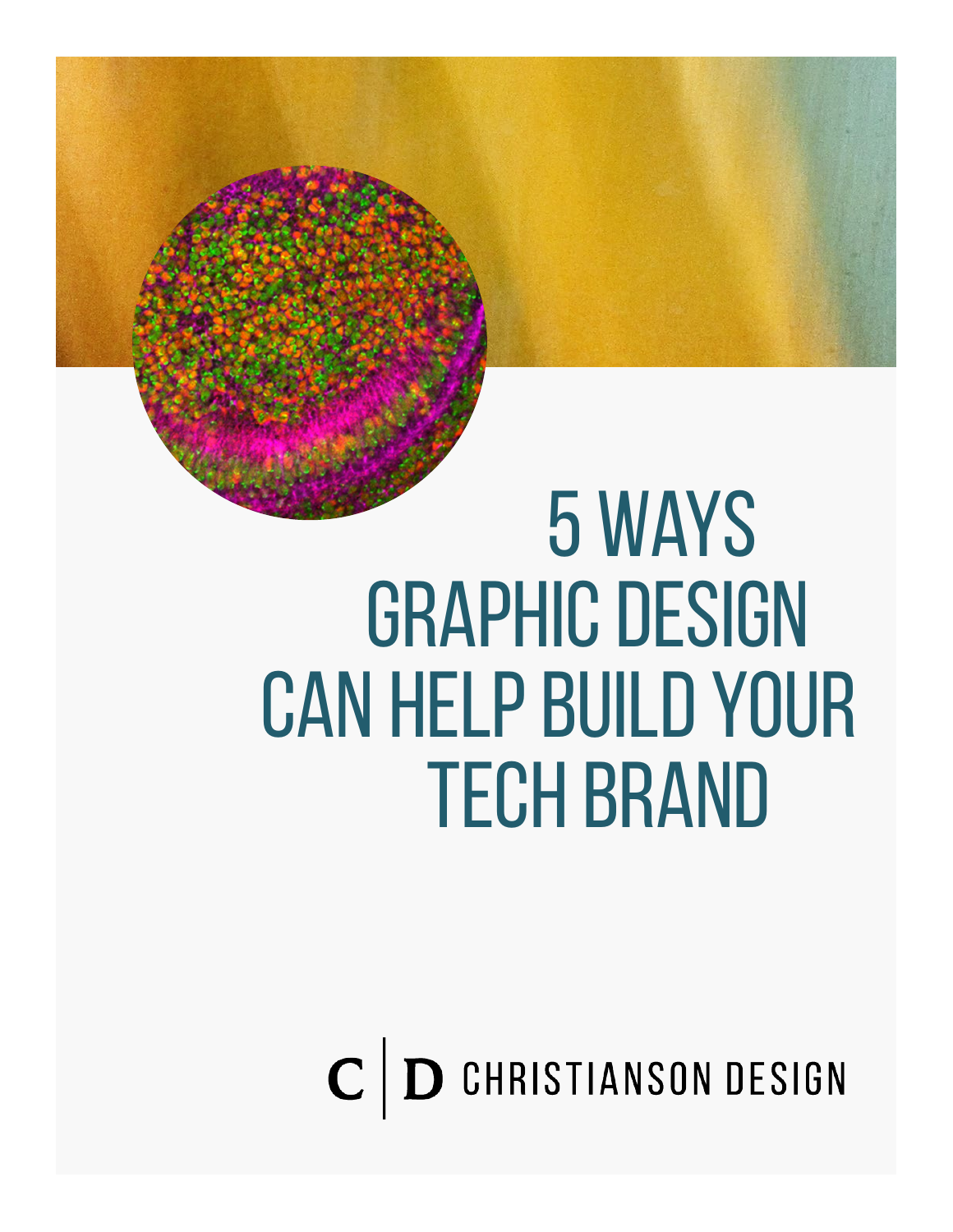

## **Contents**

| 2 Visual appeal  05             |  |
|---------------------------------|--|
| 3 Streamlined messaging  06     |  |
| 4 Continuity and consistency 07 |  |
| 5 Measurable results 08         |  |
|                                 |  |
|                                 |  |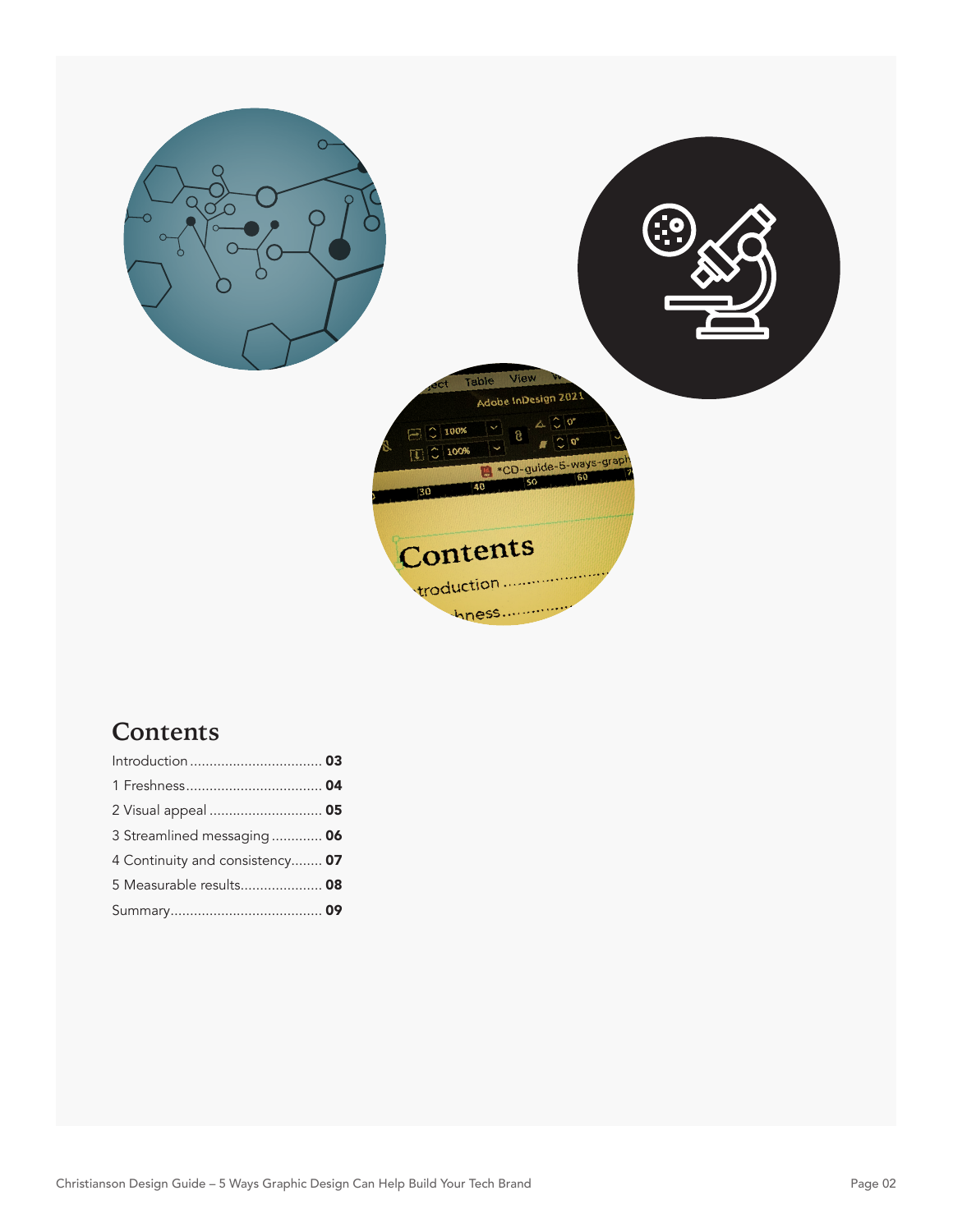## <span id="page-2-0"></span>**Introduction**

Graphic design is much more than a method to create attractive imagery. It is a powerful marketing tool that helps bridge the communication gap between your customers and your business. Visual effects and colors that attract the eye, clarity in wordsmithing and infographics, and a professional approach to managing the user experience—all of these contribute to make your communications more effective, and ultimately improve your position in the marketplace.

A graphic designer or design firm can provide assistance:

- Identifying the materials that can help meet your business objectives
- Mapping out a plan to produce the materials in a cost-efficient way
- Developing project parameters and benchmarks
- Providing layouts showing how the final product will look
- Building the final production files that can be provided to a commercial printer, a web server, or other channels
- Assessing the effectiveness of your current marketing materials and suggesting ways to improve them

Implementing well-designed and targeted graphics across your sales & marketing materials will increase your chances of capturing attention while creating a memorable brand experience. In the context of a website, effective design will engage your visitors and make them spend more time on it, which leads to more inquiries or purchases, AKA higher conversion rates.

In this guide, we look at five specific ways graphic design can be a powerful tool for your business by:

- Keeping your brand fresh
- Catching the customer's eye
- Streamlining your messaging so you don't lose your prospect's attention and engagement with too much jargon and clutter
- Using continuity and consistency to reinforce your brand
- Measuring results

## "Design is the silent ambassador of your brand." — PAUL RAND

 $\frac{1}{\sqrt{2}}$ 

Paul Rand (born Peretz Rosenbaum; August 15, 1914 – November 26, 1996) was an American art director and graphic designer, best known for his corporate logo designs, including the logos for IBM, UPS, Enron, Morningstar, Inc., Westinghouse, ABC, and NeXT. He was one of the first American commercial artists to embrace and practice the Swiss Style of graphic design.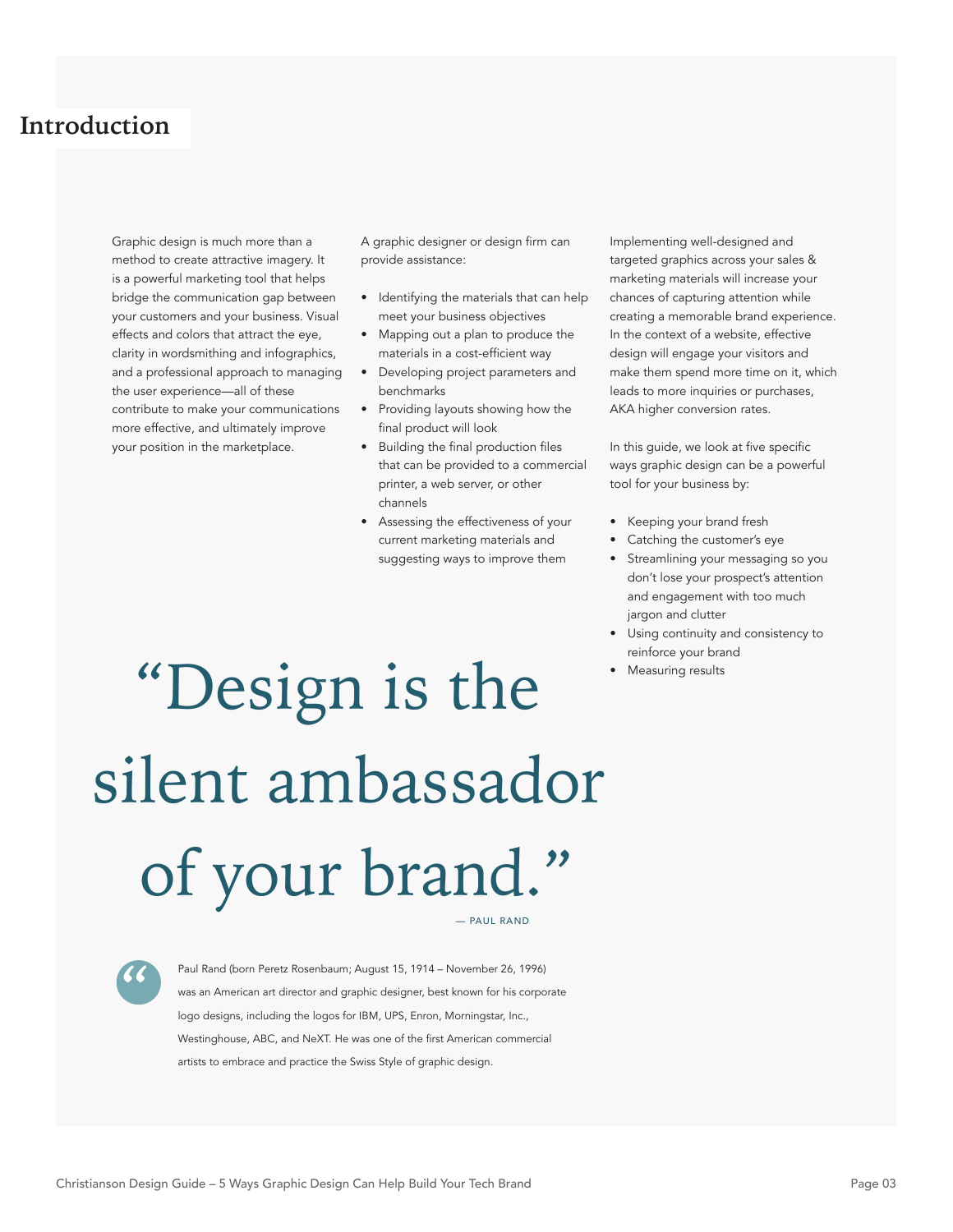## <span id="page-3-0"></span>**1 Freshness**

Let's face it: novelty is appealing. The human brain is hard-wired to look for and pay attention to new stimuli.

For marketers in technology industries, it is especially important to keep materials updated, timely and visually appealing—to reinforce the message that you are at the forefront of industry developments.

When you add a fresh new look with a commitment to solid, well-written copy, consistency in style among different media, and careful proofreading, you project an image of authority and timeliness. These are all good practices for a company marketing to highly educated professionals.

## Hello, I'm new here

Consider whether or not your current brand is working for you by:

- 1. Analyzing website traffic patterns see how people find your site, and how they behave once they get there. Do they stay a while and read through different sections, or do they leave immediately?
- 2. Listening to word of mouth— Consider what existing customers are telling you about your existing branding. Are you doing well? Or is there room for improvement?
- 3. Maintaining consistency—Assess how easy or difficult it is for your team to maintain the brand, i.e. to produce consistent branded materials. Do they excel at printed collaterals, but struggle with digital channels?
- 4. Assessing your current brand image— Are you utilizing and reinforcing the existing brand successfully, or is the brand losing strength by being used only occasionally and imperfectly?
- 5. Considering a brand image update— Could you make better use of your marketing dollars by refining your underlying image to something more relevant to the current market?

A good graphic design firm can help consider these questions, decide if it's necessary to reinvent your look, or to just freshen up the look you already have. An honest design firm will not default to a higher-priced option, but will partner with you to consider the relevant questions. They will also suggest the most effective solution for your situation, while considering your current situation, as well as your desired position in the market.

Whether you will be starting from scratch to build a new brand, or touching up (and reinforcing) your existing look, here are some things to look for in a design firm:

- Do you relate well to the key rep with whom you will be working? Do you like the people in the firm? You can never underestimate how important it is to have a human connection with your design suppliers, as that can make the entire process a lot easier.
- Testimonials from other clients: Does the firm have a good retention rate? You want a company who not only does good work, but keeps on doing good work.
- An aesthetic that you appreciate. A good designer can create work that is incredibly varied, but you will find that most firms have a certain style. Pushing design firm "A" to produce work that looks just like a very different design firm "B" will ultimately be challenging and costly. Just hire design firm "A!"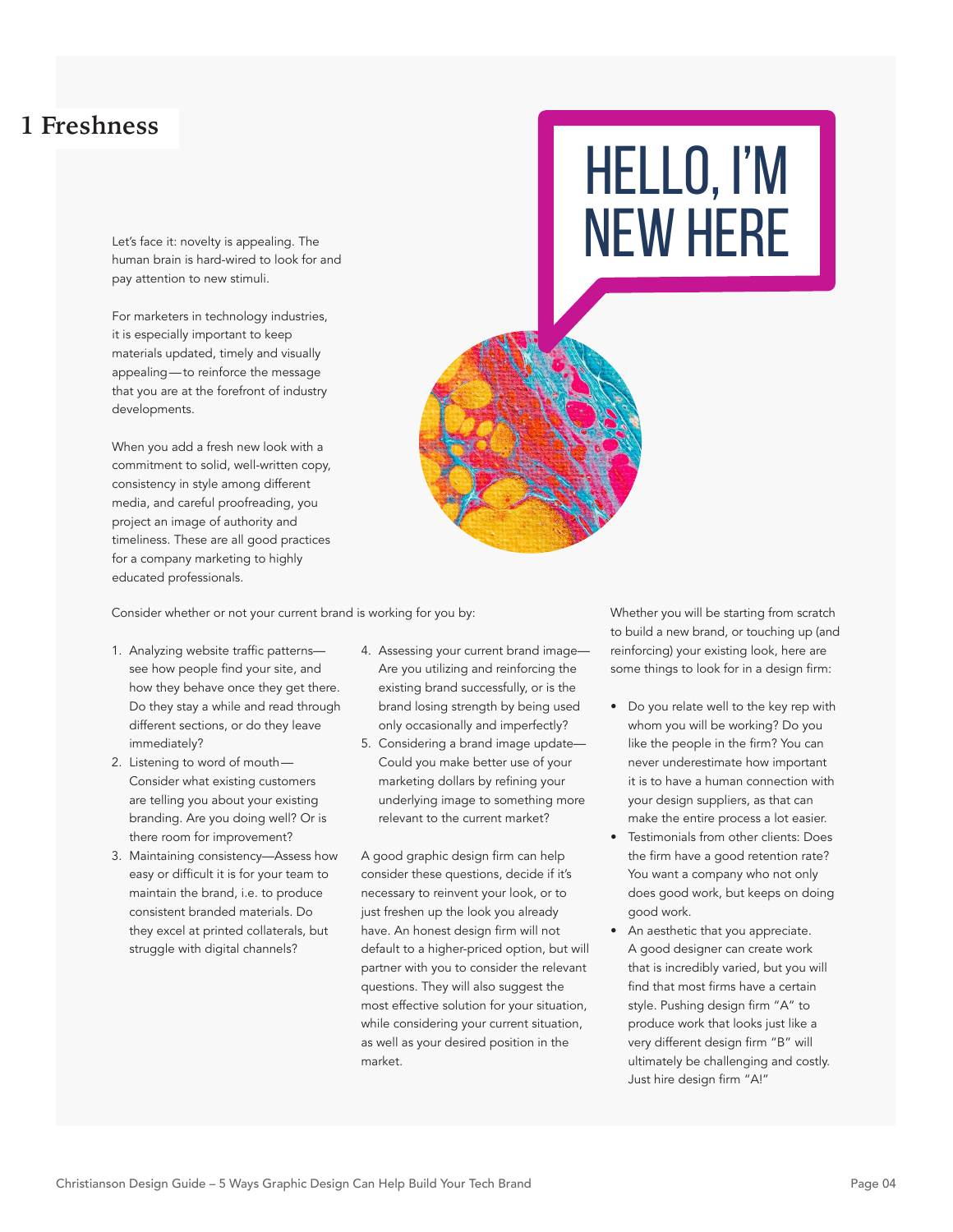## <span id="page-4-0"></span>**2 Visual appeal**

Visual appeal is what graphic design is all about. Designers work with shape, color, texture, pattern, movement, symmetry I asymmetry and more, exploring different combinations that create a visually pleasing effect. Many designers will share a fascination with these elements from an early age. Add to that an appreciation for the power of verbiage, animation, and sound — and you have a powerful set of tools to attract attention and hold it. A quality design firm that has expert command of these tools can be a fantastic partner to help meet your marketing objectives and convert leads to customers. Let's meet a few of the tools that designers employ (and that savvy marketers recognize):

#### **TEXTURE**

Photos, illustrations and typography all demonstrate texture. Typography can be selected and manipulated to resemble a dense heavy solid field of color, or a very scattered open-weave texture on the page. Likewise with photographs and illustrations. Beyond the textures of individual items, there is additional texture created by the relationships between items on a page. In all cases, texture may be used skillfully to create visual appeal, and to trigger a response.

Understanding the power of texture and its effects on readers is a big part of the designer's job. If you'll notice, children's books often have short paragraphs and plenty of pictures. Since the intended audience are inexperienced readers, this visual technique helps train them to associate the words with pictures.

On the other hand, literature for adults such as novels often don't need to have any images in them, as most reader's imaginations can make sense of the words written. The lack of visuals is intentional, as good authors know that the best way to engage their readers in their stories is to have their minds create the images for themselves.

#### Color

Color is trickier than you might think, and your graphic designer is the one who can help you harness this powerful tool. Some key considerations:

- Humans respond to color in an emotional way. Designers are skilled at understanding and using color to convey and evoke different emotions that may lead to the outcomes you, as a marketer, desire.
- Our perception of color changes depending on the media (print, web, projection, etc.), the substrate (the type of paper, or material for printing), the time of day or ambient light, the surrounding colors, our age, any underlying visual challenges (there are many different types of color blindness).
- Colors may change dramatically depending on the color space used to create them and manage them. Designers are familiar with how colors created in CMYK (cyan, magenta, yellow and black) for print application may look completely different on a monitor in the RGB (red, green, blue) color space.

#### WHITE SPACE

If you are in the marketing and design industry, you are likely very familiar with this term, and hopefully you appreciate the incredible power of white space to effect a response.

White space is the open space (white or otherwise) around your text, pictures, or audio. Audio? Yes, sound needs space to be effective as well. We would argue that audio is one of the best demonstrations of white space around. Imagine a television ad where the talent is speaking in run-on sentences with no pauses or breaks. The talking runs incessantly, forming a barrage of sound with no relief—making it very hard to understand.

Imagine also a professional storyteller, pausing for effect and meaning. These pauses matter, as they give the content a chance to shine, to sink in, and be fully understood. This is absolutely true in print media and website content: If there are no resting places, no pauses,and no "white spaces," then comprehension suffers.

If you want your message to be understood, give it space.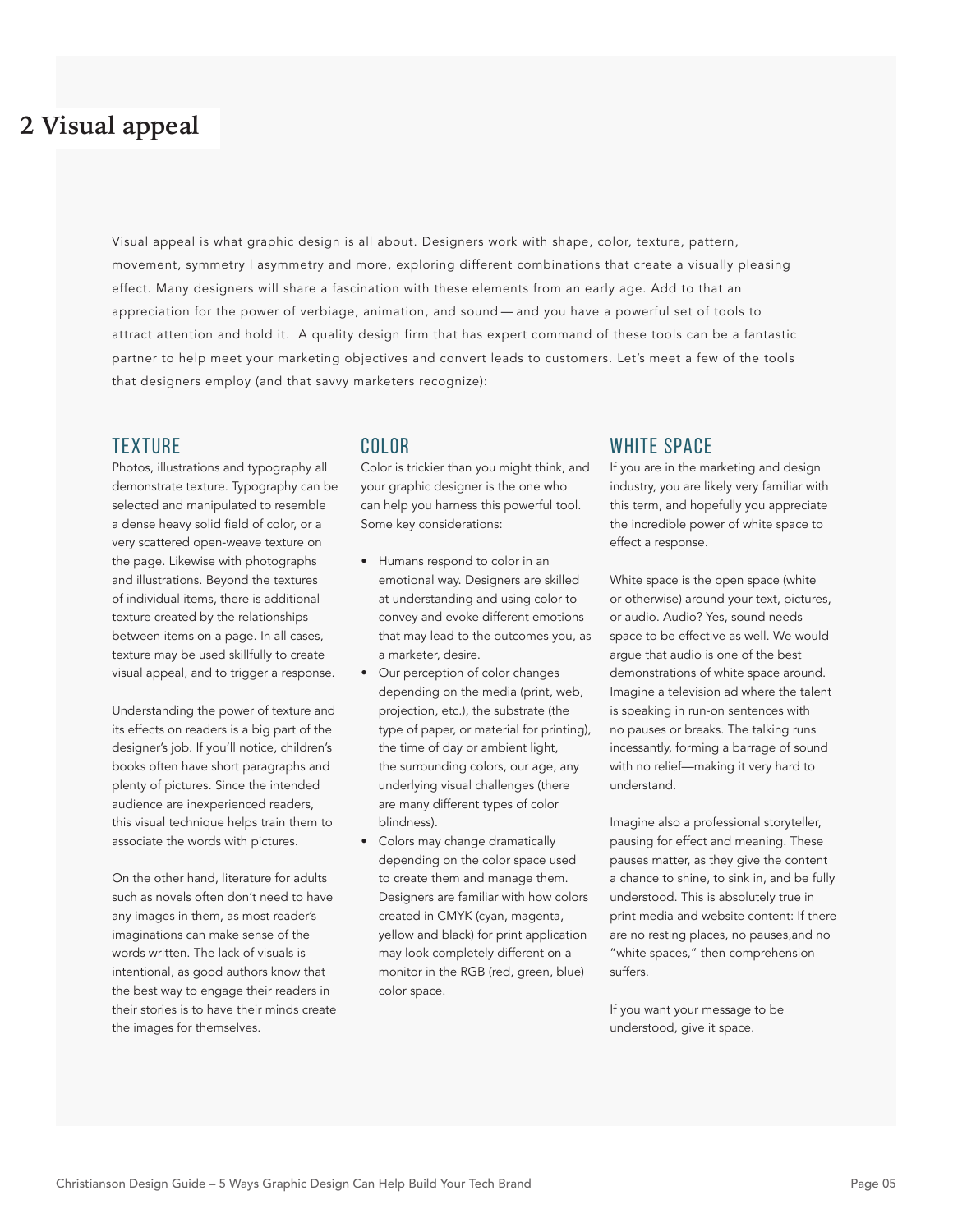## <span id="page-5-0"></span>**3 Streamlined messaging**

Speaking of creating extra space… when it comes to content, sometimes less really is more.

A recent trend, in the era of searchengine-optimization über alles, is to craft content purely to fill a page and trigger search engine popularity.

#### Let's not do that.

There is real power in simple, straightforward messaging, well presented in both copy and graphics that work together to aid understanding. This is especially critical for tech companies (biotechnology, financial tech, data tech, etc.), who are speaking to audiences that are highly educated and discerning.

The graphic designer you want to partner with is one who:

- Is ready to study and learn about your field, in order to help you write and illustrate concepts that explain your benefits to customers
- Has the capacity to copy edit your material to help lose the excess baggage
- Is willing to do the extra work to communicate the information as effectively and efficiently as possible

Do you need a designer who knows your industry inside and out? Not necessarily. While a command of scientific terms is helpful, the designer who is new to your field brings a set of fresh eyes that can help you get rid of some of the insider jargon that may be turning off people who are newer to the field than you and your R&D colleagues within the company.

The advantages to streamlined messaging for technology marketers include:

- Getting attention and keeping it— Clear, concise language helps you capture attention, hold it, and convert interested viewers to customers. Studies show that you only have a short time window between capturing someone's eye and capturing their interest in learning more. Your visual appeal may draw someone in initially, but streamlined and cohesive written content is what keeps them engaged and reading.
- Highlighting what's important— Parsing language to the most important points also helps keep internal marketers and salespeople on point.
- Avoiding confusion—By simplifying things, you not only avoid confusing your customers, you're also more likely to get the response you want.

Streamlined content may take a little more effort to produce, but it is well worth the effort. A good agency or design firm will provide this keen attention to detail in every project.

After all, building a brand takes some commitment. Yes, going for a fresh look can help you springboard to more effective marketing efforts, but once you have started in a new direction, it is well worth it to keep managing and reinforcing that program to maximize results.

"There is real power in simple, straightforward messaging."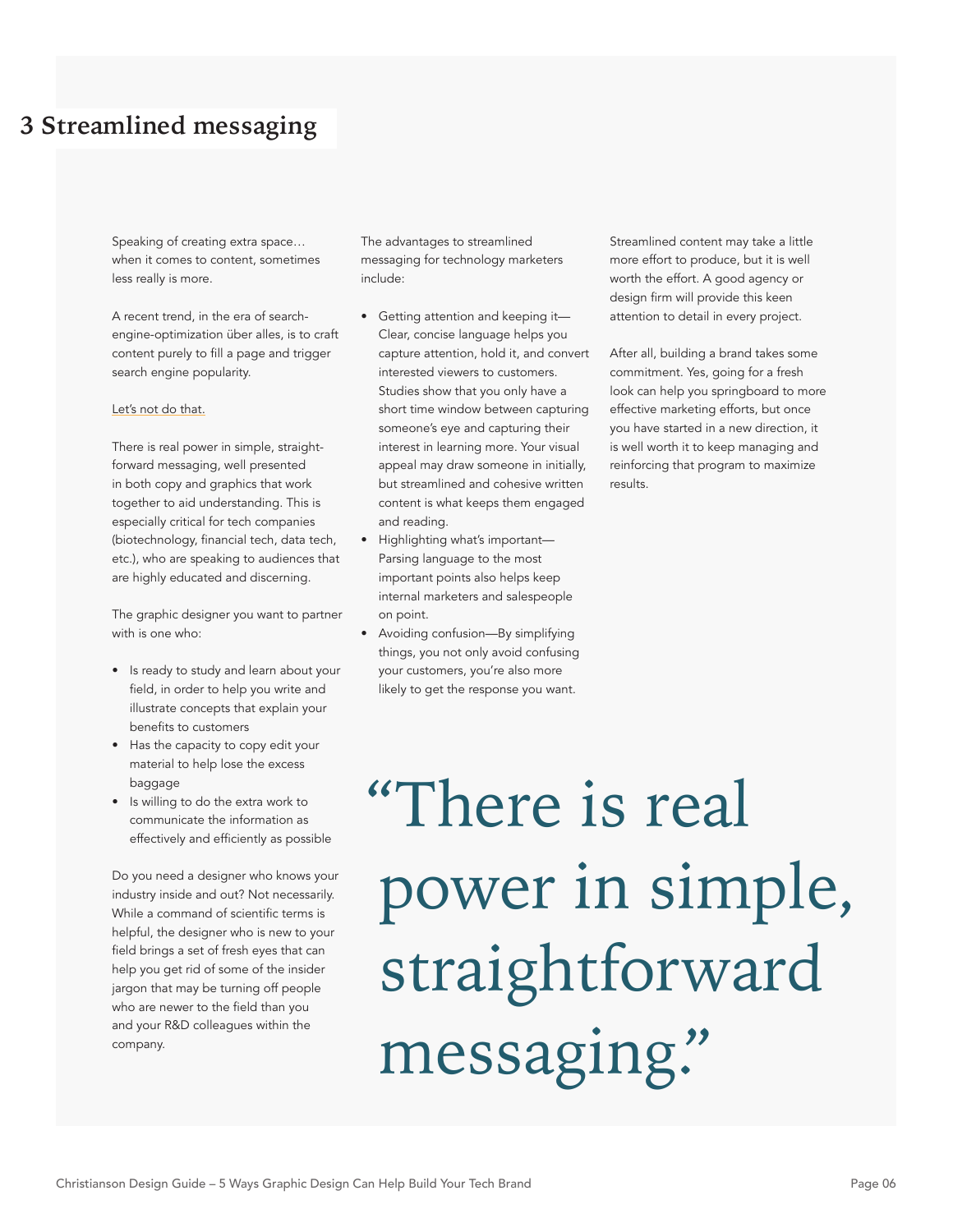## <span id="page-6-0"></span>**4 Continuity and consistency**

Maintaining consistency across all media is not always easy. Consistent language and graphic styles all help to push your message forward (and not forward and backward). The best use of your marketing dollars is with a partner firm who will help you maintain consistency, and make the most of your dollars.

How are you getting the message out?

- Logo and brand identity: Your logo and brand visuals should have unity to ensure your brand remains consistent and recognizable to your customers.
- Brand manual: Your corporate brand guidelines will serve to regulate the brand's visuals and messaging) and help ensure consistency of communications no matter who is handling them.
- Website graphics: Graphics on your website all relate to the branding, and should take into account the challenges of color consistency across different displays.
- Social media graphics: Create a library of social media content that can be easily disseminated
- Video: Make sure that all video has consistent branding, and consider the importance of intro graphics, consistent audio, and thumbnails.
- Printed materials: Safety data sheets, flyers, brochures and signage should all incorporate elements from your visual brand identity.

#### But what about grammar?

Grammar is the less glamorous side to graphic design. Grammar and consistent styling of language are sometimes not explicitly managed and this can create micro-confusion for your customers as they look at terms such as "min" "m" "mmHg" 3%" and "3 %". These are the minute details that go a long way to building the customer's faith in your professionalism and trustworthiness.

A design firm will help maintain rigorous standards, and can work with you to develop a style guide that is used as a tool for keeping the copy clean and on-point. Maintaining a consistent brand tone will also enhance readership and results. Invest in creating a style guide, as it will also help your content creators work more quickly, thus reducing your costs and production times.

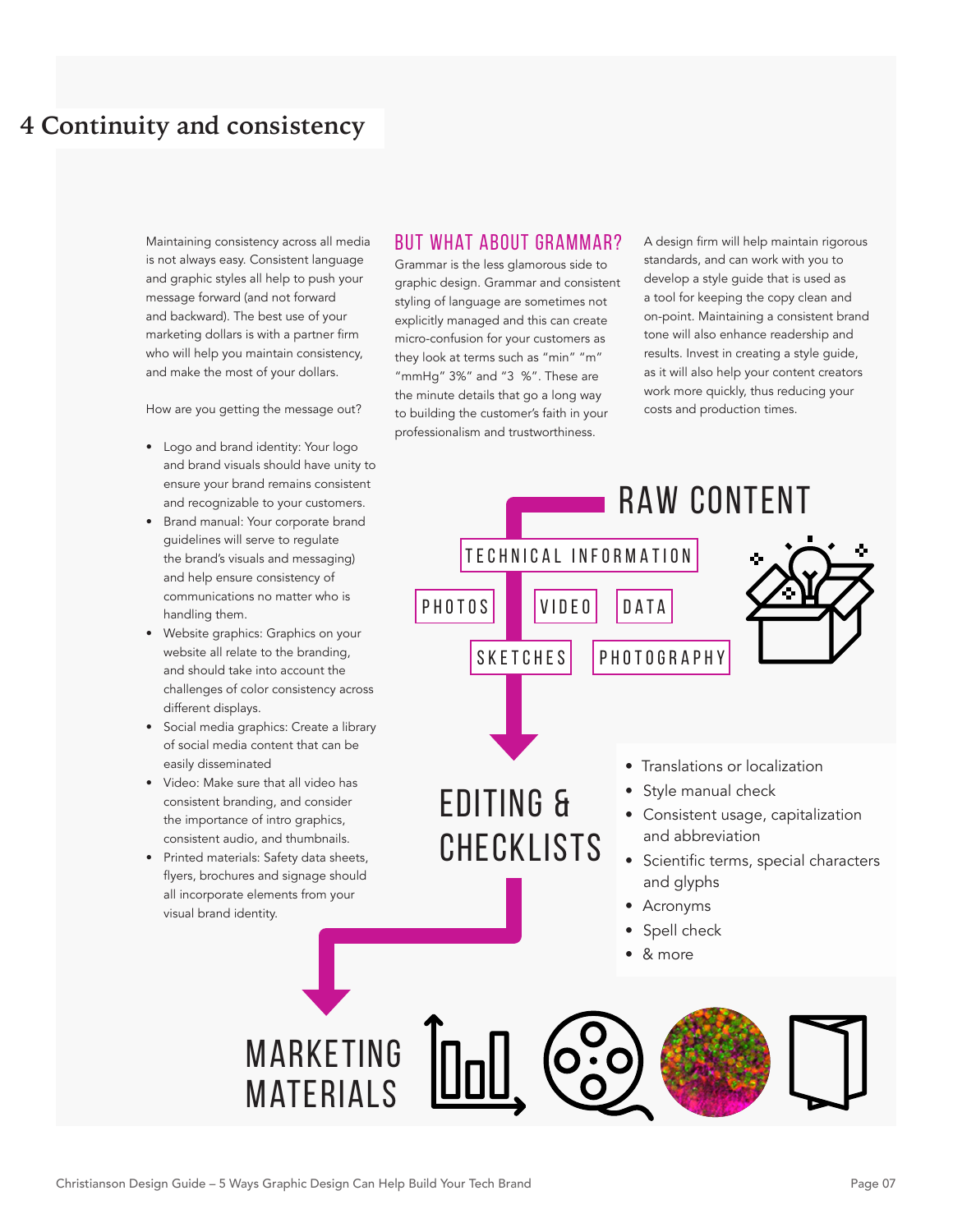## <span id="page-7-0"></span>**5 Measurable results**

Developing nice-looking marketing materials is one thing, but making sure your program is actually effective is another. How do you know if the projects you produced actually succeeded? The first step is to define the project's objectives. Different materials in different mediums will have different measurements for success. Here are some of the most common marketing objectives, and how success is measured with regards to them:

#### Increase awareness

The goal here is to make more people familiar with your brand, product or service to increase the likelihood of purchase. Here are some of the metrics used for measuring this:

- Growth in traffic—This is the number of people who've visited your site directly. The more people remember your brand, the more likely it is for them to look for it online and browse your offerings.
- Social media activities—If you're creating content for social media platforms, then measuring their success is relatively easy, as these platforms have analytics tools built into their business pages. A noticeable increase in page likes, engagement (reactions and comments to a post), and reach all point to a successful post when increased awareness is the goal. If the number of people reached matches or exceeds your provider's projections, then the campaign is a success.
- Surveys—Conducting surveys before and after launching new marketing materials is a tried-and-tested method for measuring awareness. Aside from measuring familiarity to your brand, it can also reveal customer sentiments,

how they heard about you, how you rank against competitors and customers' willingness to purchase from you.

#### Increase leads

Generating more leads creates more opportunities for sales. For online campaigns, the success of leadgeneration activities are commonly measured with these metrics:

- Click-through rate—This measures the number of clicks made to your links. Can be applied to channels like e-mail, a social media post, or a PPC (pay-per-click) advert. This is calculated by dividing the number of clicks by the number of viewers, then multiplying by 100. So if 1000 people saw your ad, and 100 of them click on it, then your CTR is 10%
- Conversion rate—This metric is the percentage of viewers who've done a specific action that is tied to your campaign. There are many actions that can be tied to this, such as:
	- Subscribing to an email newsletter
	- Downloading a brochure
	- Making a purchase
	- Completing a survey

To see the conversion rate, simply follow the same formula as the CTR. So for example, if 1000 people opened your email that asks them to sign up for a pre-order on a new product, but only 50 people actually pre-ordered, then that results in a conversion rate of only 5%. This may seem pretty low, but it's important to remember that the average conversion rate across all industries in 2019 is a mere 3.48%. 5% would actually be above average in this scenario.

• Cost per lead—This is the amount you spent for each new lead acquired. To compute it, you must divide the money spent on capturing leads with the number of leads captured.

So if you spent say, \$1000 to capture 25 leads, then the cost per lead is \$40. Once you've identified your cost per lead, it's important to make sure that amount is appropriately lower than the sales you can potentially make from them over a lifetime.

### Increase sales

Increasing actual sales is the most common, and easily measurable marketing objective. It is pretty straightforward—just check the return on investment or ROI, and it will reveal how successful your materials were in relation to how much they cost to make.

A simple way to calculate the ROI of a campaign is to take the sales growth attributed to a campaign, subtract the marketing cost, and divide by the marketing cost. So for example, if a campaign that cost you \$300 led to a sales increase of \$2400, then that means that the ROI is 700%.

This is a very good number, as a return of 5:1 or 500% is already considered strong. A return of 10:1 is certainly possible, but only in rare cases. A return of 4:1 or greater is much more common, and should be reasonably easier to achieve with great graphic design and wellwritten copy in the sales materials.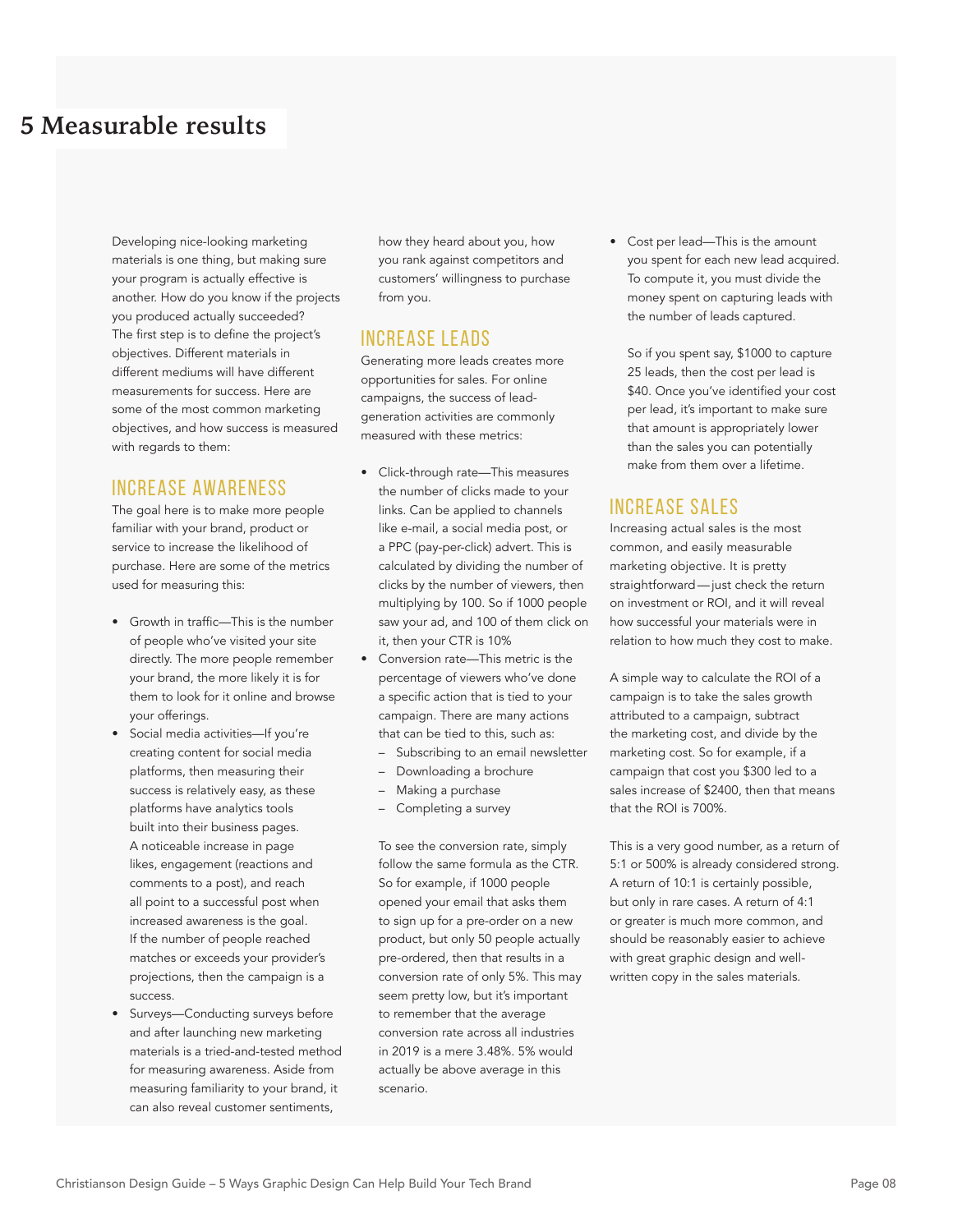### <span id="page-8-0"></span>**Summary**

We hope you've enjoyed our guide detailing 5 simple ways graphic design firms help build tech brands:

- Keeping your brand fresh
- Catching the customer's eye
- Streamlining your messaging
- Using continuity and consistency to reinforce your brand
- Measuring results

It really all comes down to quality: Choosing a provider who has a reputation for quality and precision makes your job easier, reduces the chance of error, and gives you the results you expect—results that are measureable and that provide you a compelling return on investment.

To learn more, contact Mary Christianson at +1 734 761 5734.

(Cover and page 07) Image from National Cancer Institute, via Unsplash.com [Drosophila Wing Cells. The human CBFA2T3-GLIS2 fusion protein is a key driver of](https://unsplash.com/photos/UpKCxjVM8wU)  pediatric acute megakaryoblastic leukemia (AMKL), and confers a poor prognosis. Researchers found a way to express CBFA2T3-GLIS2 (red) in larval Drosophila (fruit fly) wing disc cells, confirming a major role for the BMP signaling pathway. This pathway may provide a target for new therapies. Nuclei (green) and actin filaments (purple) are also shown.

 $\ldots$ 



Christianson Design Guide – 5 Ways Graphic Design Can Help Build Your Tech Brand Page 09 Page 09